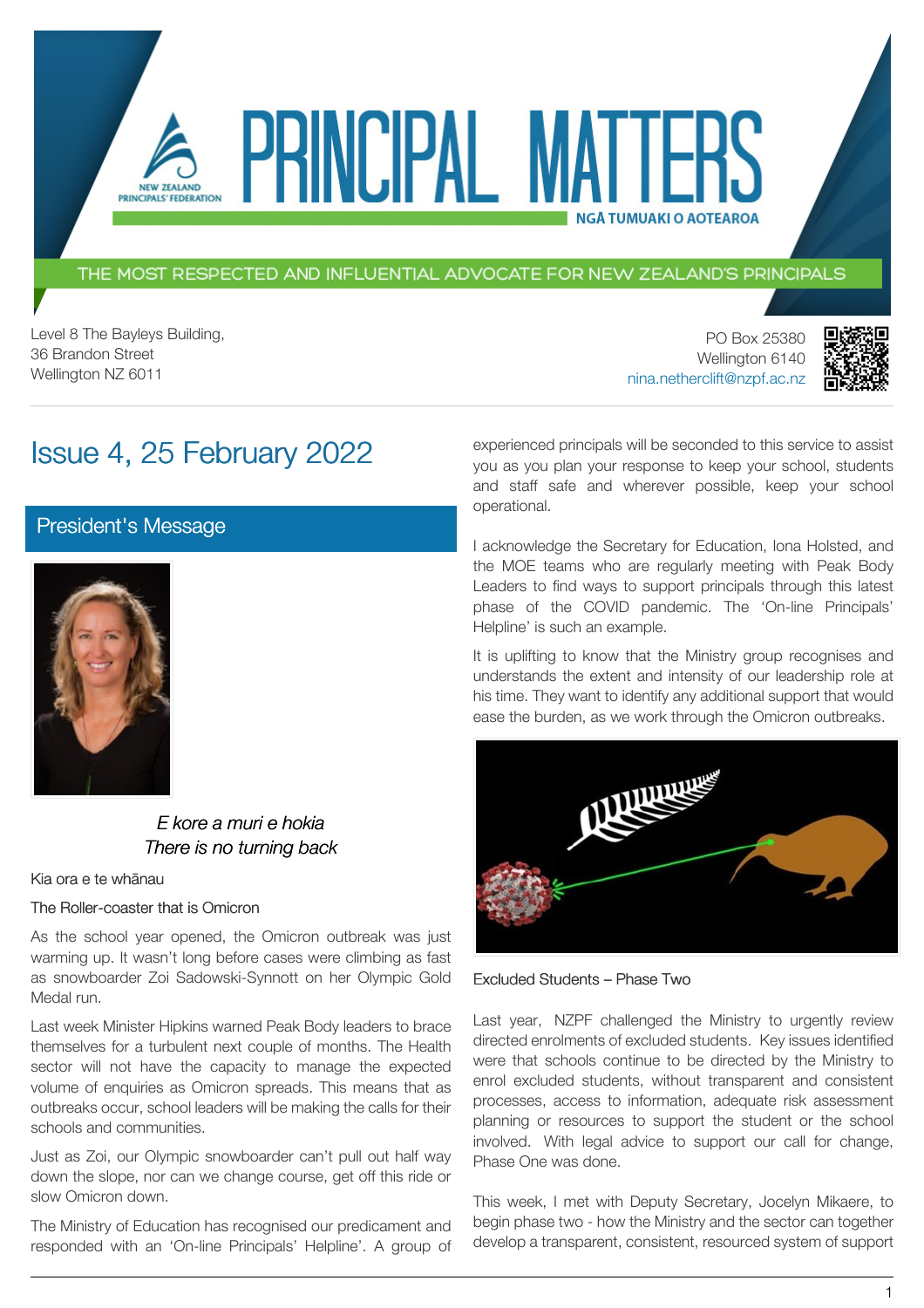for excluded students. It was agreed that a working group will be established to lead the design and trial for this 'missing in action' part of our current system.

Phase three will be the implementation of a co-constructed effective system to support excluded students.



#### Principals' Champions Needed

One of the unintended consequences of our school governance structure is that principals are unsupported when faced with vexatious Board members, staff or parents. Throughout the pandemic, we have seen levels of vitriol increase and beligerent members of our communities become emboldened and vocal in their views and actions.

Lawyers working for the NZPF legal support scheme, PASL (Principals' Advice and Support Limited), report that bullying of principals has become an issue of concern. This finding is supported by ERO research and the longitudinal NZEI Health and Well-being Survey data.

When a complaint is made against a principal, an investigation is carried out. This is undertaken by the Board, but can involve NZSTA, NZEI, PPTA and/or the Teaching Council. Throughout the investigation, the principal has no voice. Investigators are also bound by confidentiality protocols however, all too often principals' reputations are undermined and damaged, by bullying complainants with agendas. The result is, many principals choose to 'walk away from the job'.

A recent meeting with NZSTA President, Lorraine Kerr resulted in an agreement that NZSTA, NZPF and PASL will review Board Advisor Training, Board of Trustee Training Principal Professional Development and will establish better protection for principals.

Prolonged disciplinary investigations by the Teaching Council, similarly result in too many principals abandoning their careers. With consultation on the proposed increase in teacher registration fees about to begin, there is an opportunity for principals to share their views on these issues.

On particularly rough days when I'm sure I can't possibly endure, I like to remind myself that my track record for getting through bad days so far is 100%.

And that's pretty good.

#### Wondering of the Week:

How would you assess the level of trust you have, that your Board, staff and/or community would support you, if you were being bullied?

 $\bigcap$ 

Extremely high levels of trust that I would be supported by all three groups – my Board, staff and community.



 $\bigcap$ 

Very good trust that I would be supported by each group, in most instances

Reasonable levels of trust that I would be supported by two out of three groups.

 $\left( \begin{array}{c} \end{array} \right)$ 

Low levels of trust that I would be supported - I feel vulnerable at this time.

Vote

Results of last week's poll

How prepared is your school to switch to home-based / online learning if needed?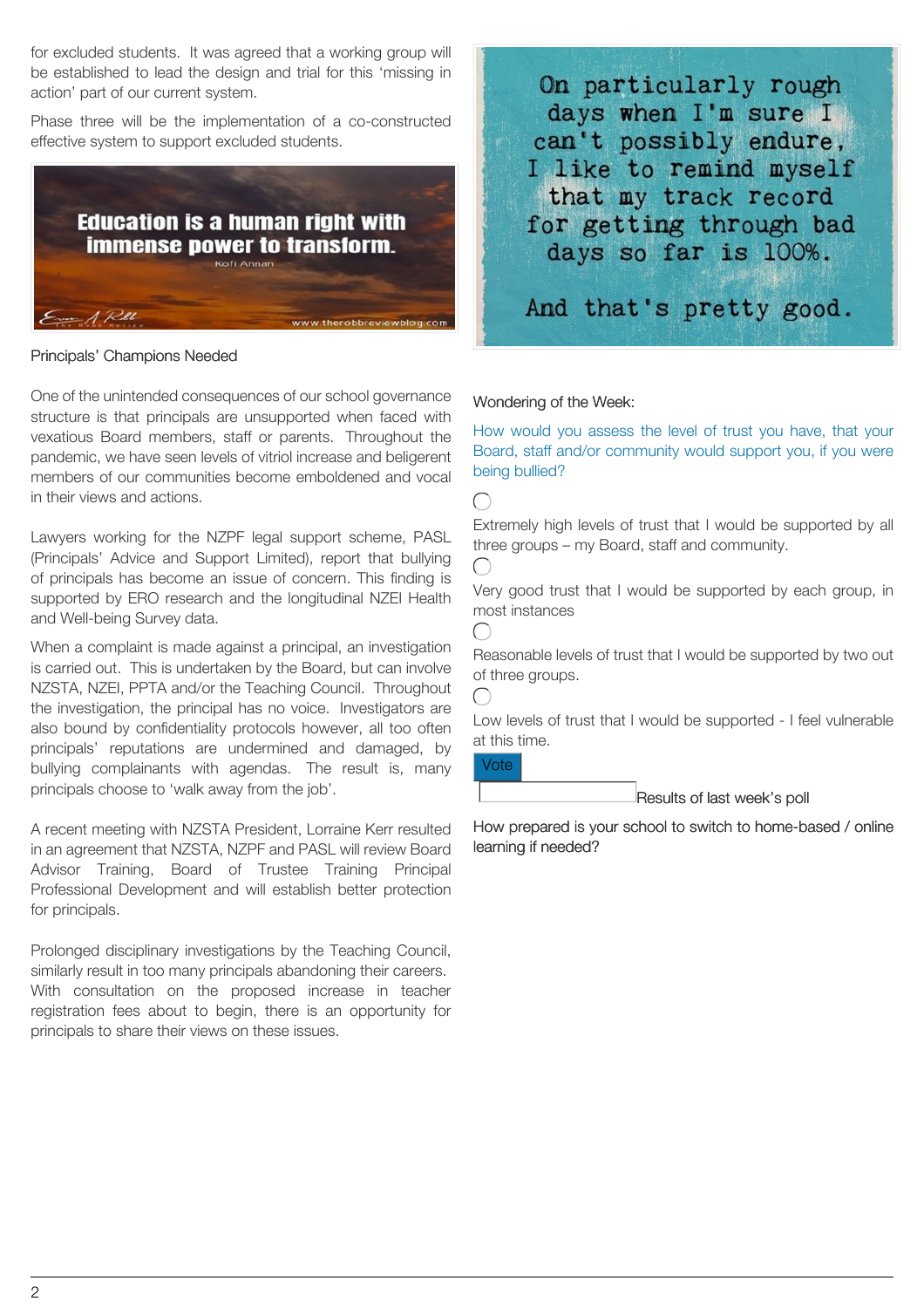

We are very well prepa red, with resources, de vice organization and supply and have very good staff and parent capacity to support on line learnin 139 Votes 33.17%

We are quite prepare d. with resources bein g developed: we have some capacity to supp ly devices if needed an d good staff and pare nt capacity to support onling loarnis 205 Votes 48 93%

We are getting prepar ed, with resources bei ng developed: we hav e limited capacity to s upport home-based le arning with devices an d there is work to do t o upskill staff and pare

62 Votes 14.80%

We are not yet prepar ed with resources for home-based learning; we cannot send device s home and staff and parents need more su pport to develop onlin e skillsets to support I arning. 13 Votes 3, 10%



### NZ Principal Magazine also Online

You and/or your team members can easily access the NZ Principal Magazines online, as an e-magazine or as a PDF. Additionally you can search for a previous issue, an article by title or by the author of the article. All magazines back to Term 1 2012 are available in this format. To view or search click [here.](http://nzprincipal.co.nz/view-the-magazine/)

# [Useful Information](https://nzpf.schoolzineplus.com/newsletter/article/493?skin=1)



Ngā manaakitanga

Cherie Taylor-Patel

[cherie.taylor-patel@nzpf.ac.nz](mailto:cherie.taylor-patel@nzpf.ac.nz)

### [NZPF Notices](https://nzpf.schoolzineplus.com/newsletter/article/492?skin=1)



#### NZPF Awards - Closing date for applications extended!

Due to COVID distractions, the closing date for applications for the NZPF awards has been extended to 15 March. The following awards are availble to NZPF members:

- Don Le Prou Award
- Tauri Morgan Memorial Award
- PLD Grants for Principals' Associations

Click [here](https://nzpf.us13.list-manage.com/track/click?u=fa20eca115cfcba6a5e25b02f&id=f36d84b628&e=feb016e9b0) for further details.

# Primary Principal Collective Bargaining (PPCB)

The Primary Principal Collective Bargaining Union(PPCB) is a member-driven organization, established in 2021, to strengthen and support collective bargaining for primary school principals.

Members identified a set of priorities through an initial survey in 2021. A second survey prioritized the claims that were most important. The PPCB team has continued to work on the claims, to ensure they are robust and well researched. In addition, negotiators have completed mediator training in preparation for the 2022 Collective Bargaining round.

A new salary model has been developed based upon principals' experience, as well as schools' roll size. The PPCB team is looking forward to connecting with principals and sharing the work that has been done under the headings

- Manaaki Respect Principals
- Whakahohe Re-energise Principals
- Whakaahua Redesign Principalship
- Momoha Reward Principals
- Puritanga Retain Principals

As an NZPF member, you have the option to join PPCB, and make them your 'Collective Bargaining' union representative.

Please click on [this](https://ppcb.nz/join-ppcb/) link to visit the PPCB website, to read the draft claims and to activate your membership for 2022.